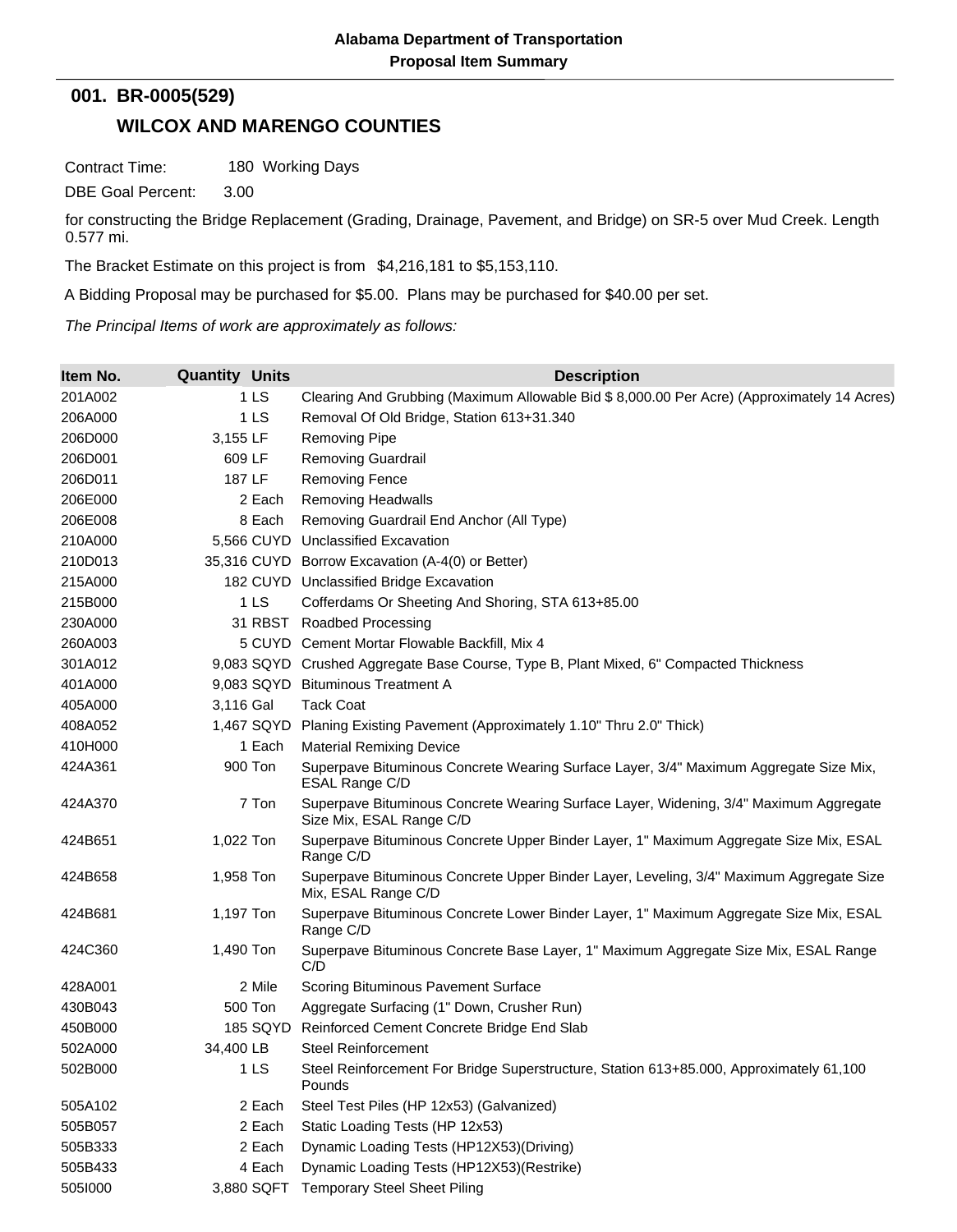| BR-0005(529)       |                       | Page: 2                                                                           |
|--------------------|-----------------------|-----------------------------------------------------------------------------------|
| Item No.           | <b>Quantity Units</b> | <b>Description</b>                                                                |
| 505M102            | 1,947 LF              | Steel Piling Furnished And Driven (HP 12x53) (Galvanized)                         |
| 508A000            | 4,560 LB              | <b>Structural Steel</b>                                                           |
| 510A007            | 152 CUYD              | <b>Bridge Substructure Concrete</b>                                               |
| 510A029            |                       | 88 CUYD Bridge Substructure Concrete (Low Permeability)                           |
| 510C051            | 1 <sub>LS</sub>       | Bridge Concrete Superstructure, Station 613+85.000, Approximately 264 Cubic Yards |
| 510E000            | 741 SQYD              | <b>Grooving Concrete Bridge Decks</b>                                             |
| 511A052            | 30 Each               | Elastomeric Bearing Type 2 (Mark B3)                                              |
| 513B005            | 1,172 LF              | Pretensioned-Prestressed Concrete Girders, Type III (Specialty Item)              |
| 535B012            | 42 LF                 | 29" Span, 18" Rise Side Drain Pipe                                                |
| 535B013            | 54 LF                 | 44" Span, 27" Rise Side Drain Pipe                                                |
| 600A000            | 1 LS                  | Mobilization                                                                      |
| 602A000            | 12 Each               | <b>Right Of Way Markers</b>                                                       |
| 606A000            | 500 LF                | 6" Underdrain Pipe                                                                |
| 610C001            | 7,448 Ton             | Loose Riprap, Class 2                                                             |
| 610D003            | 6,444 SQYD            | Filter Blanket, Geotextile                                                        |
| 619B117            | 2 Each                | 29" Span, 18" Rise Side Drain Pipe End Treatment, Class 1                         |
| 619B119            | 2 Each                | 44" Span, 27" Rise Side Drain Pipe End Treatment, Class 1                         |
| 630A001            | 313 LF                | Steel Beam Guardrail, Class A, Type 2                                             |
| 630C079            | 4 Each                | Guardrail End Anchor, Type 13 (MASH)                                              |
| 630C080            | 6 Each                | Guardrail End Anchor, Type 20 Series (MASH)                                       |
| 641A514            | 8 LF                  | 1 Inch Copper Water Service Line Laid                                             |
| 641A612            | 5 LF                  | 6 Inch Ductile Iron Water Main Laid                                               |
| 641A748            | 3,200 LF              | 8 Inch P.V.C. Water Main Laid                                                     |
| 641C500            | 1,095 LB              | Ductile Iron Fittings                                                             |
| 641D500            | 1 Each                | Fire Hydrant                                                                      |
| 6411510            | 2 Each                | 1 Inch Air Release Valve                                                          |
| 641J506            | 2 Each                | 1 Inch Gate Valve With Box                                                        |
| 641J516            | 1 Each                | 6 Inch Gate Valve With Box                                                        |
| 641J518            | 1 Each                | 8 Inch Gate Valve With Box                                                        |
| 641L500            |                       | 17 CUYD Concrete for Water Mains (Thrust Blocks)                                  |
| 641M512            | 4 Each                | 6 Inch Retainer Gland                                                             |
| 641M514            | 20 Each               | 8 Inch Retainer Gland                                                             |
| 641M516            | 2 Each                | 10 Inch Retainer Gland                                                            |
| 641N520            | 1 Each                | 8 Inch x 6 Inch Anchor Tee                                                        |
| 6410520            | 2 Each                | 8 Inch x 8 Inch Tapping Valve And Sleeve                                          |
| 641P520            | 2 Each                | 1 Inch Service Tap                                                                |
| 641T512            | 2 Each<br>400 LF      | 8 Inch Line Stop                                                                  |
| 641U810            | 2 Each                | 10 Inch H.D.P.E. Water Main, (Directional Drilling)                               |
| 645H510<br>650A000 | 1,086 CUYD Topsoil    | 48 Inch Manhole                                                                   |
| 650B000            |                       | 1,891 CUYD Topsoil From Stockpiles                                                |
| 652A100            | 6 Acre                | Seeding                                                                           |
| 652C000            | 12 Acre               | Mowing                                                                            |
| 654A000            | 6,608 SQYD            | Solid Sodding                                                                     |
| 656A010            | 6 Acre                | Mulching                                                                          |
| 665A000            | 5 Acre                | <b>Temporary Seeding</b>                                                          |
| 665B001            | 36 Ton                | <b>Temporary Mulching</b>                                                         |
| 665C010            | 100 LF                | <b>Temporary Pipe</b>                                                             |
| 665D001            | 4 Each                | Temporary Pipe End Treatment                                                      |
| 665E000            | 2,500 SQYD            | Polyethylene                                                                      |
| 665F000            | 250 Each              | <b>Hay Bales</b>                                                                  |
| 6651000            | 390 Ton               | Temporary Riprap, Class 2                                                         |
| 665J002            | 1,207 LF              | Silt Fence                                                                        |
| 665N000            | 600 Ton               | Temporary Coarse Aggregate, ALDOT Number 1                                        |
| 665N001            | 105 Ton               | Temporary Coarse Aggregate, ALDOT Number 4                                        |